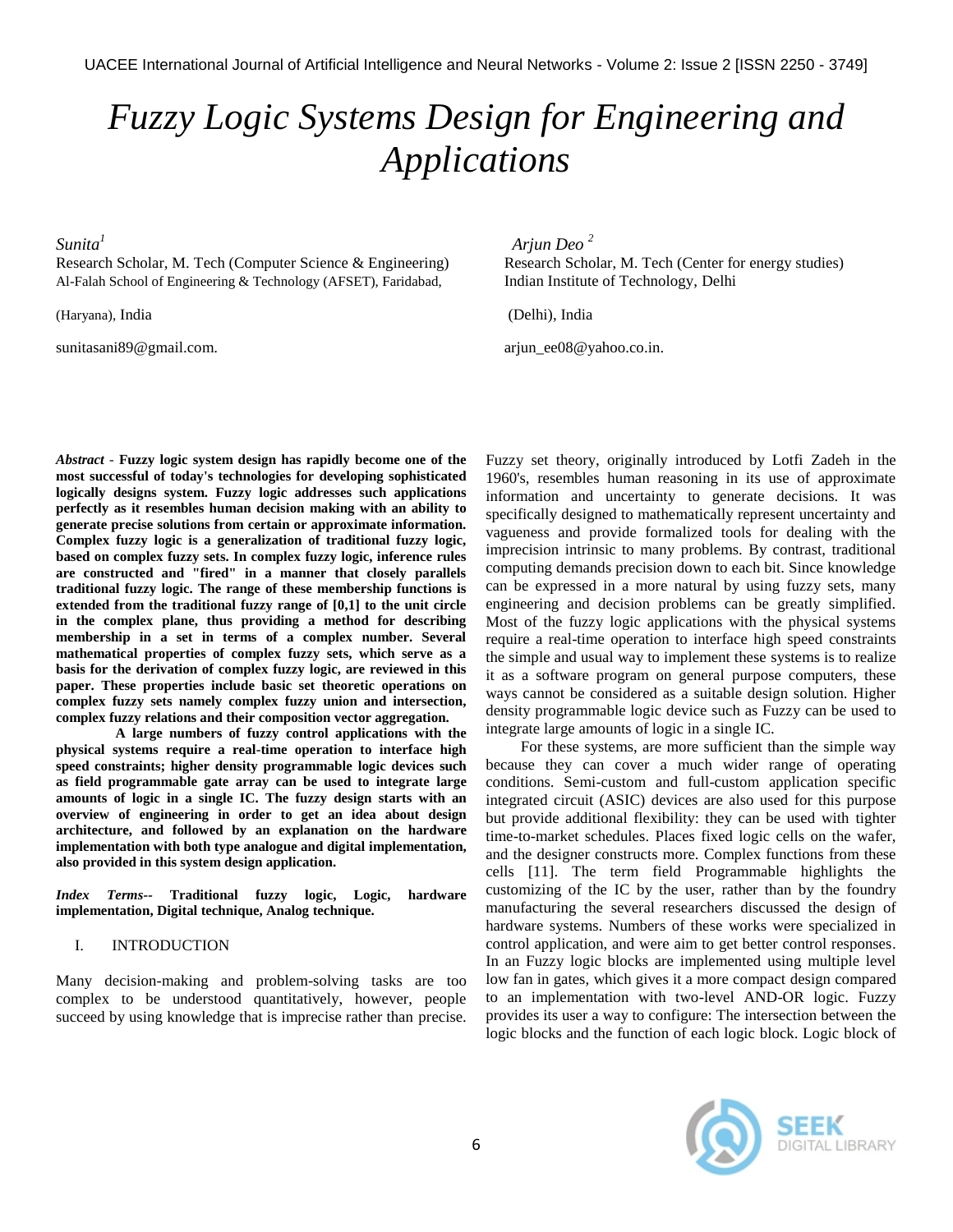a system can be configured in such a way that it can provide functionality as simple as that of transistor or as complex as that of a microprocessor. . Fuzzy logic has been extended to handle the concept of partial truth, where the truth value may range between completely true and completely false.

# II. HARDWARE IMPLEMENTATION TECHNIQUES

The techniques used for hardware implementation include:

#### *A. Analog Techniques*

The variables in fuzzy systems are analog by nature. Thus, analog implementation eliminates the need for analog-to-digital and digital-to-analog conversions. The fuzzy systems also require massive parallelism, making analog circuits particularly suited for their implementation. Furthermore, the physical characteristics of transistors can be utilized in realizing the nonlinear functions required, whether it is a fuzzy operation, or a membership function. Analog implementations, however, have typically very restricted possibilities for programmability. Analog implementation techniques include voltage mode and current mode realizations, in addition to mixed mode (current and voltage) realizations.

# *B. Digital Techniques*

Although fuzzy chips may have limited input/output capabilities, they have particularly useful applications in real-time control systems. Analog fuzzy values must be converted to binary digital signals. Analog-to-digital conversion can lead to quantization errors in both input signals and membership values. Thus, decline in the fuzzy processing may occur if an insufficient number of bits are used to represent the analog signals. On the other hand, using a large number of bits can slow down the process. This is the trade-off between precision and speed. Fuzzy dedicated circuits are characterized by:

- The number of inputs and outputs.
- The number and shapes of membership functions.
- Inference techniques including operators, con sequences and Size of the premises.
- Defuzzification method.
- The number of fuzzy logic inferences per second.
- Physical size.
- Power consumption.
- Software available to support the design.

# III. FUZZY LINGUISTIC VARIABLES CRISP SETS

While variables in mathematics usually take numerical values, in fuzzy logic applications, the non-numeric linguistic variables are often used to facilitate the expression of rules and facts. A linguistic variable such as age may have a value such as young or its antonym old.. In classical mathematics we are familiar with what we call crisp sets. For example, the possible inter ferometric coherence g values are the set  $X$  of all real numbers between  $0$ and 1. From this set  $X$  a subset  $A$  can be defined, (e.g. all values  $0$  \_to\_ 1). The reasoning in fuzzy logic is similar to human reasoning. It allows for approximate values and inferences as well as incomplete or ambiguous data (fuzzy data) as opposed to only relying on crisp data (binary yes/no choices). Fuzzy logic is able to process incomplete data and provide approximate solutions to problems other methods find difficult to solve. Terminology used in fuzzy logic not used in other methods is: very high, increasing, somewhat decreased, reasonable.The characteristic function of A, (i.e. this function assigns a number 1 or 0 to each element in X, depending on whether the element is in the subset A or not) logical operations. The elements which have been assigned the number 1 can be interpreted as the elements that are in the set A and the element which have assigned the number 0 as the elements that are not in the set of logic design.

# IV. THE ESSENTIAL CHARACTERISTIC OF FUZZY LOGICSYSTEM DESIGN

In fuzzy logic, exact reasoning is viewed as a limiting case of approximate reasoning. In fuzzy logic everything is a matter of degree. Any logical system can be fuzzified .In fuzzy logic, knowledge is interpreted as a collection of elastic or, equivalently fuzzy constraint on a collection of variables Inference is viewed as a process of propagation of elastic constraints. The third statement hence, defines Boolean logic as a subset of Fuzzy logic.

# *A. Fuzzy Patches Design*

In a fuzzy system this simply means that all our rules can be seen as patches and the input and output of the machine can be associated together using these patches. Graphically, if the rule patches shrink, our fuzzy subset triangle gets narrower. Simplest method Yes, because even novices can build control systems that beat the best math models of control theory. Naturally it is mathfree system.

# *B. Fuzzy Control Design*

Fuzzy logics control design in which directly uses fuzzy rules is the most important application in fuzzy theory. Using a procedure originated by Ebrahimi Madman in the late 70s, three steps are taken to create a fuzzy controlled machine Fuzzification (Using membership functions to graphically describe a situation) Rule evaluation n(Application of fuzzy rules Defuzzification (Obtaining the crisp or actual results).

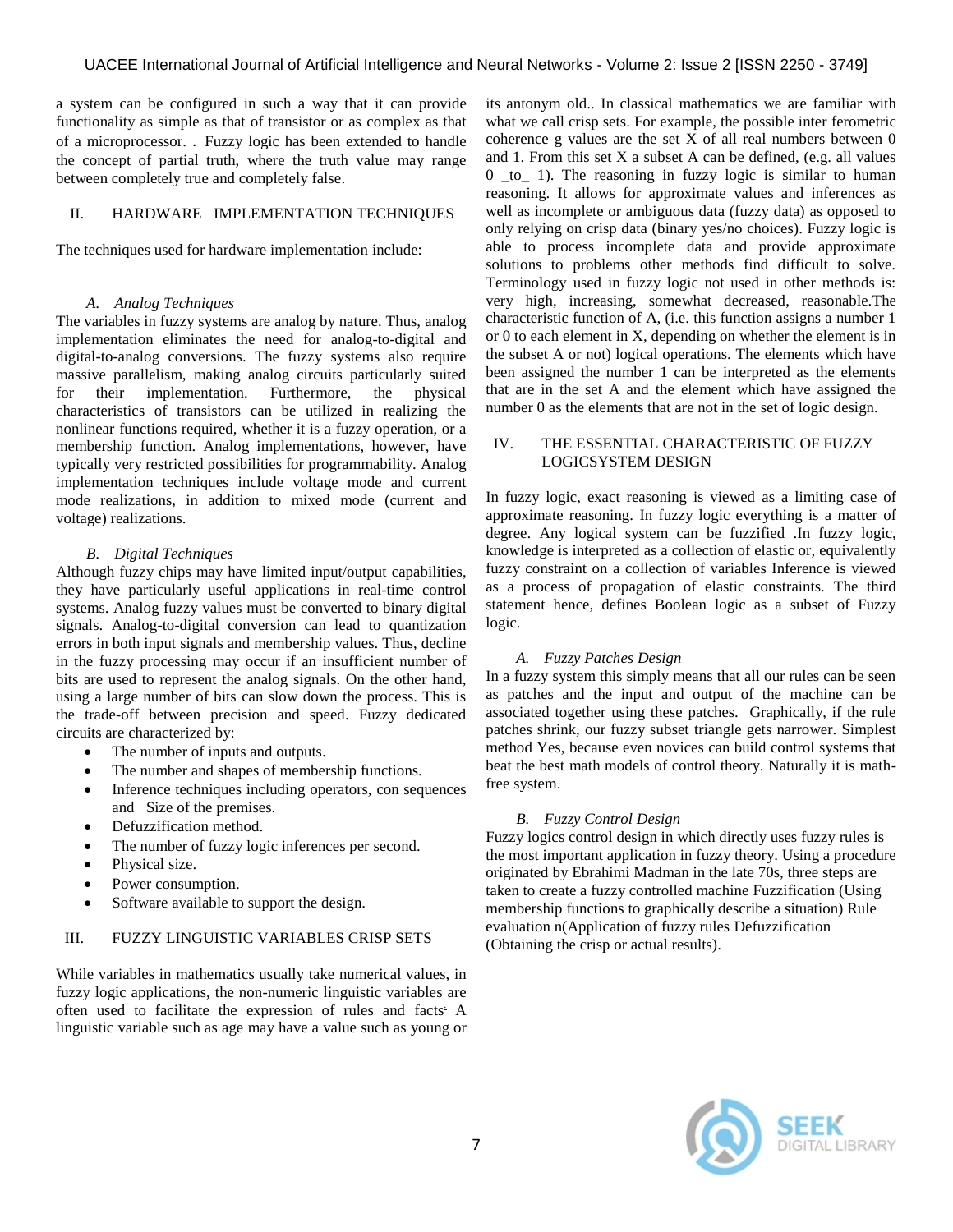

Fig. 1 Fuzzy based approach to design of Flight Control

As a simple example on how fuzzy controls are constructed, devices consider the following classic situation: the inverted pendulum. Here, the problem is to balance a pole on a mobile platform that can move in only two directions, to the left or to the right. The angle between the platform and the pendulum and the angular velocity of this angle are chosen as the inputs of the system. The speed of the platform hence, is chosen as the corresponding output .T here are various points are given.

- First of all, the different levels of output (high speed, low speed etc.) of the platform are defined by specifying the Membership functions for the fuzzy sets. The graph of the Function is shown below Similar, the different and between the platform and the pendulum and the angular Velocities of specific angles are also defined.
- For simplicity, it is assumed that all membership Functions are speeded equally. Hence, this explains Why No actual scale is included in the graphs.
- The next step is to define the fuzzy rules. The fuzzy rules are mealy a series of if-then statements as mentioned above.

 These statements are usually derived by an expert to achieve optimum results. Some examples of these rules Based system as following:

- *Rule 1*: If angle is zero and angular velocity is zero then speed is also zero.
- *Rule 2:* If angle is zero and angular velocity is low then the Speed shall be low. The full set of rules is the dashes Are for conditions, which have no rules associated with them.

# V. FUZZY LOGIC SYSTEM DESIGN SETS

Fuzzy Set Theory was formalized by Professor Lofty Zadeh at the University of California in 1965. What Zadeh proposed is very much a paradigm shift that first gained acceptance in the Far East and its successful application has ensured its adoption around the world. A paradigm is a set of rules and regulations which defines boundaries and tells us what to do to be successful in solving problems within these boundaries.



Fig. 2 Fuzzy logic based define temperature of a room

For example, Fig 1 below illustrates bivalent sets to characterize the temperature of a room. The most obvious limiting feature of bivalent sets that can be seen clearly from the diagram is that they are mutually exclusive it is not possible to have membership of more than one set opinion would widely vary as to whether 50 degrees Fahrenheit is 'cold' or 'cool' hence the expert knowledge we need to define our system is mathematically at odds with the humanistic world).

Clearly, it is not accurate to define a transition from a quantity such as 'warm' to 'hot' by the application of one degree Fahrenheit of heat. In the real world a smooth (unnoticeable) drift from warm to hot would occur. This natural phenomenon can be described more accurately by Fuzzy Set according to fuzzy logic system design theory say that shows how fuzzy sets quantifying the same information can describe this is nature to drift on the temperatures of the room set according to voltage possible.

# VI. FUZZY LOGIC OPERATIONS

The fuzzy logic system design techniques are given below:

# *A. Union operation*

The membership function of the Union of two fuzzy sets A and B with membership functions and respectively is defined as the maximum of the two individual membership functions The Union operation in Fuzzy set theory is the equivalent of the OR operation in Boolean algebra in logic design circuits.

# *B. Intersection operation*

The membership function of the Union of two fuzzy sets A and B with membership functions and respectively is defined as the maximum of the two individual membership functions The Union operation in Fuzzy set theory is the equivalent of the AND operation in Boolean algebra in logic design circuits.

*C. Complement operation*

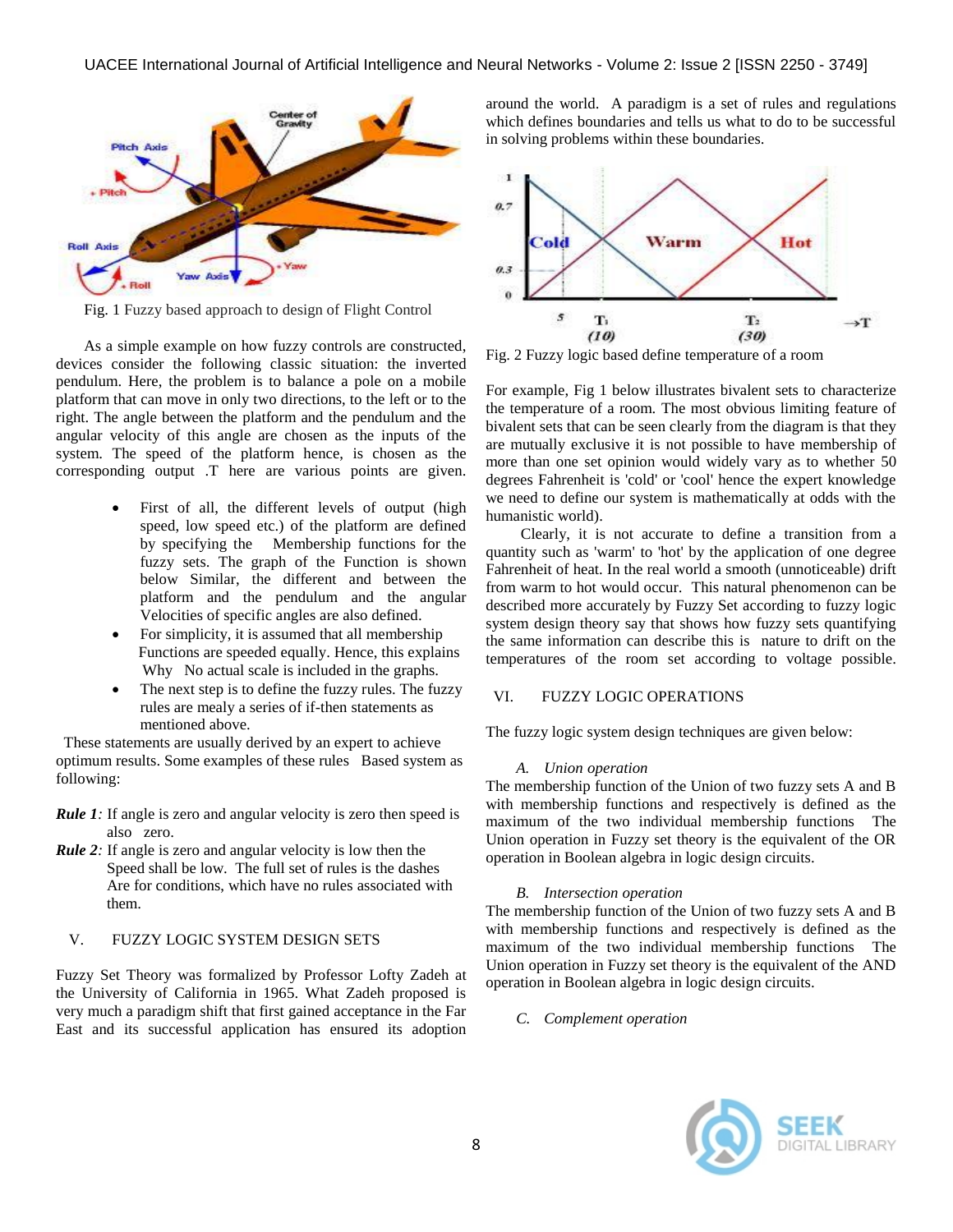The membership function of the Complement of a Fuzzy set A with membership function is defined as the following rules which are common in classical set theory also apply to Fuzzy set theory.

Fuzzy Logic has been found to be very suitable for embedded control applications. Several manufacturers in the automotive industry are using fuzzy technology to improve quality and reduce development time. In aerospace, fuzzy enables very complex real time problems to be tackled using a simple approach. In consumer electronics, fuzzy improves time to market and helps reduce costs. In manufacturing, fuzzy is proven to be invaluable in increasing equipment efficiency and diagnosingmal functions. In fuzzy logic everything is a matter of degree. Any logical system can be fuzzified in fuzzy logic, knowledge is interpreted as a collection of elastic or, equivalently, fuzzy constraint on a collection of variables Inference is viewed as a process of propagation of elastic constraints.



Fig. 3 Fuzzy logic given operations comparison

# VII. TIME DEPENDENT FUZZY LOGIC

The Time Dependent Fuzzy Logics system designs are related to two types of categorized based on requirements.

# *A. Crisp*

Traditional combinatorial logic is a static logic. It provides a logic output 1 or 0 based on the binary values at the inputs. Sequential logic takes combinatorial logic a step further; it considers events or states in sequential order. It is a process/statebased logic that, based on current states and input/output parameters, determines the next state. This may be encapsulated in an if  $\hat{A}$  then, else statement: if {this happens}, then {do this}, else {do that}. The next stat is merely the next Estela of a process that takes place at a later, unspecified, time. The state diagram in figure (a) substantiates exactly this point: the next state  ${A, B \text{ or } B}$  $C$ } in the state diagram depends on the current state  $\{A, B, \text{ or } C\}$ and input {1 pr 0}, whereby the dimension of time is not significant nor explicitly indicated.

For instance, state A will change to state B only when the input will be 1; when the input will become 1, however, is not known. Combinatorial or sequential logic does not address many knowledge intensive and real-time processes where temporal reasoning plays an important role. The logic that extends the traditional logic and predicate calculus to include the notion oftime is called temporal logic. However, combinatorial, sequential, and temporal logics are crisp and the parameter and variable values true/false, exactly binary values (1 or 0).

#### *B. Fuzzy*

Fuzzy logics may be considered a generalized combinatorial or sequential logic; however, the passage of time is not necessarily of the essence. In fuzzy control an if  $\hat{A}$  then, else approach is also followed, where again the passage of time is not of the essence. As with combinatorial and sequential processes. There are realtime fuzzy processes where temporal reasoning is important. However, existing fuzzy control approaches are not result related, they are algorithmically over simple, and they do not reflect realtime evaluation of the control objectives. To overcome this difficulty, different approaches have been proposed but again time is not explicit in these approaches.

# VIII. FUZZY LOGIC EXAMPLE

Fuzzy Logic simplifies design complexity Fuzzy logic lets you describe complex systems using your knowledge and experience in simple English-like rules. It does not require any system modeling or complex math equations governing the relationship between inputs and outputs.. It typically takes only a few rules to describe systems that may require several of lines of conventional software. As a result, Fuzzy Logic significantly simplifies design complexity. Fuzzy Logic improves time to market Commercial applications in embedded control require a significant development effort a majority of which is spent on the software portion of the project. As we explained above, a fuzzy set theory defines fuzzy operators on fuzzy sets. The problem in applying this is that the appropriate fuzzy operator may not be known. For this reason, fuzzy logic usually uses IF-THEN rules, or constructs that are equivalent, such as [fuzzy associative matrices.](http://en.wikipedia.org/wiki/Fuzzy_associative_matrix) Rules are usually expressed in the form: IF *variable* IS *property* THEN

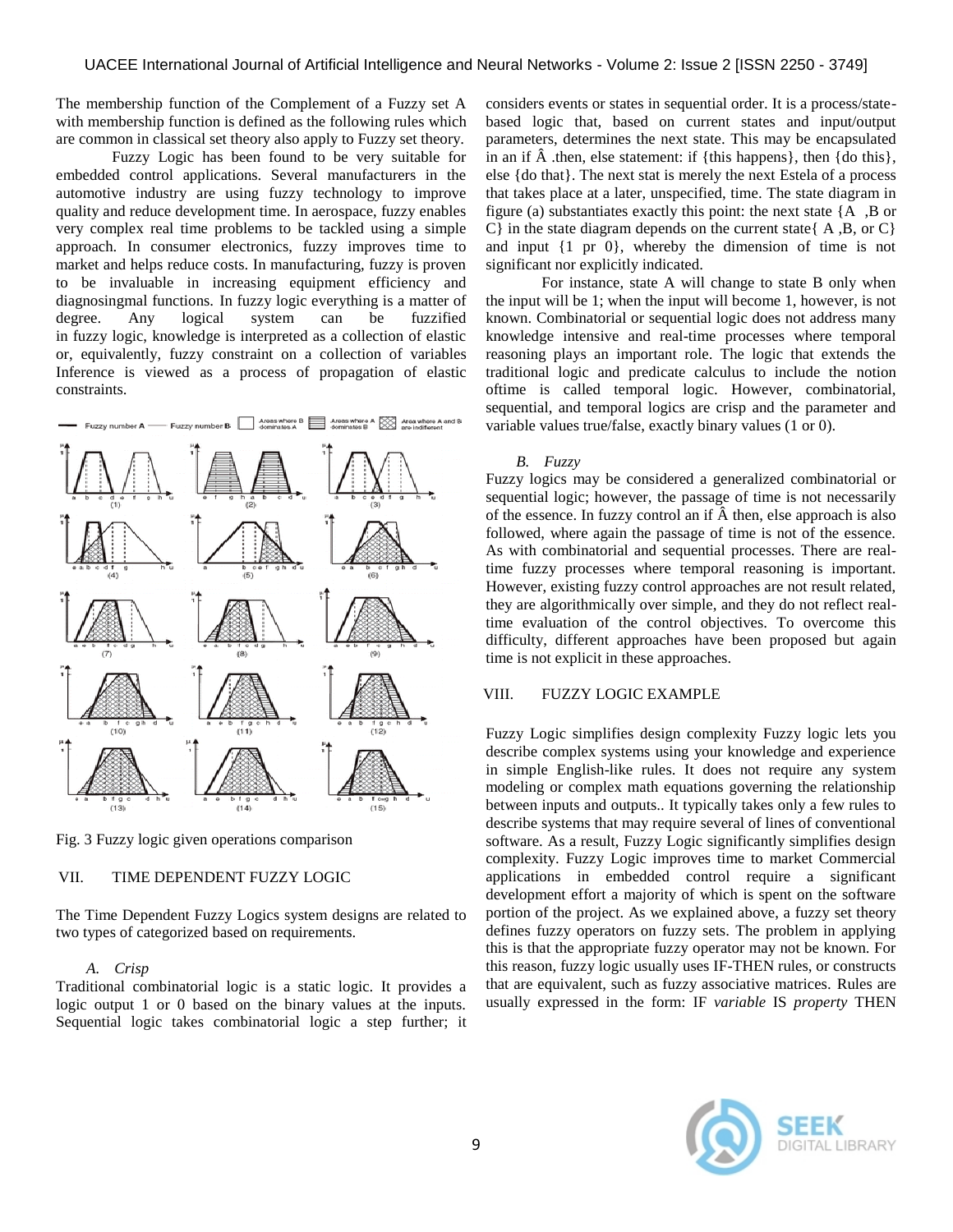*action* .For example, a simple temperature regulator that uses a fan might look like this:

IF temperature IS very cold THEN stop fan IF temperature IS cold THEN turn down fan IF temperature IS normal THEN maintain level IF temperature IS hot THEN speed up fan



Fig. 4 Fuzzy logic usually IF-THEN rules

There is no "ELSE" – all of the rules are evaluated, because the temperature might be "cold" and "normal" at the same time to different degrees. The AND, OR, and NOT [operators](http://en.wikipedia.org/wiki/Logical_operator) of [Boolean](http://en.wikipedia.org/wiki/Boolean_logic) logic exist in fuzzy logic, usually defined as the minimum, maximum, and complement; when they are defined this way, they are called the *Zadeh operators*. So for the fuzzy variables x and y:

NOT  $x = (1 - truth(x))$ x AND  $y = minimum(truth(x), truth(y))$ x OR  $y =$  maximum(truth(x), truth(y))

There are also other operators, more linguistic in nature, called *hedges* that can be applied. These are generally adverbs such as "very", or "somewhat", which modify the meaning of a set using a mathematical [formula.](http://en.wikipedia.org/wiki/Formula)

# IX. HOW DOES FUZZY LOGIC WORK

In order to illustrate some basic concepts in Fuzzy Logic, consider a simplified example of a thermostat controlling a heater fan .The room temperature detected through a sensor is input to a controller which outputs a control force to adjust the heater fan speed. A conventional thermostat works like an on-off switch if we set it at 78oF then the heater is activated only when the temperature falls below 75oF. When it reaches 81oF the heater is turned off. As a result the desired room temperature is either too warm or too hot.

A fuzzy thermostat works in shades of gray where the temperature is treated as a series of overlapping ranges. For example, 78oF is 60% warm and 20% hot. The controller is

programmed with simple if-then rules that tell the heater fan how fast to run. As a result, when the temperature changes the fan speed will continuously adjust to keep the temperature at the desired level. Our first step in designing such a fuzzy controller is to characterize the range of values for the input and output variables of the controller. Then we assign labels such as cool for the temperature and high for the fan speed, and we write a set of simple English-like rules to control the system. Inside the controller all temperature regulating actions will be based on how the current room temperature falls into these ranges and the rules describing the system behavior. The controller's output will vary continuously to adjustment of the fan speed.

Here the linguistic variables cool; warm, high, etc. are labels which refer to the set of overlapping values shown in figure 2. These triangular shaped values are called membership functions. A fuzzy controller works similar to a conventional system: it accepts an input value, performs some calculations, and generates an output value. This process is called the Fuzzy Inference Fuzzification where a crisp input is translated into a fuzzy value, Rule Evaluation, where the fuzzy output truth values are computed, and © Defuzzification where the fuzzy output is translated to a crisp value. During the Fuzzification step the crisp temperature value of 78oF is input and translated into fuzzy truth values. For this example, 78oF is fuzzified into warm with truth value 0.6 (or 60%) and hot with truth value 0.2 (or 20%).

During the rule evaluation step the entire set of rules is evaluated and some rules may fire up. For 78oF only the last two of the four rules will fire. Specifically, using rule three the fan speed will be low with degree of truth 0.6. Similarly, using rule for the fan speed will be zero with degree of truth 0.2. During the Defuzzification step the 60% low and 20% zero labels are combined using a calculation method called the Center of Gravity (COG) in order to produce the crisp output value of 13.5 RPM for the fan speed.

# X. WHY USE FUZZY LOGIC

An Alternative Design Methodology Which Is Simpler, Faster fuzzy Logic reduces the design development cycle. Fuzzy Logic simplifies design complexity Fuzzy Logic improves time to market A Better Alternative Solution To Non-Linear Control Fuzzy Logic improves control performance Fuzzy simplifies implementation Fuzzy Logic reduces hardware costs Fuzzy Logic is a paradigm for an alternative design methodology which can be applied in developing both linear and non-linear systems for embedded control. By using fuzzy logic, designers can realize lower development costs, superior features, and better end product performance. Furthermore, products can be brought to market faster and more cost-effectively. An Alternative Design Methodology Which Is Simpler, And Faster In order to appreciate why a fuzzy based design

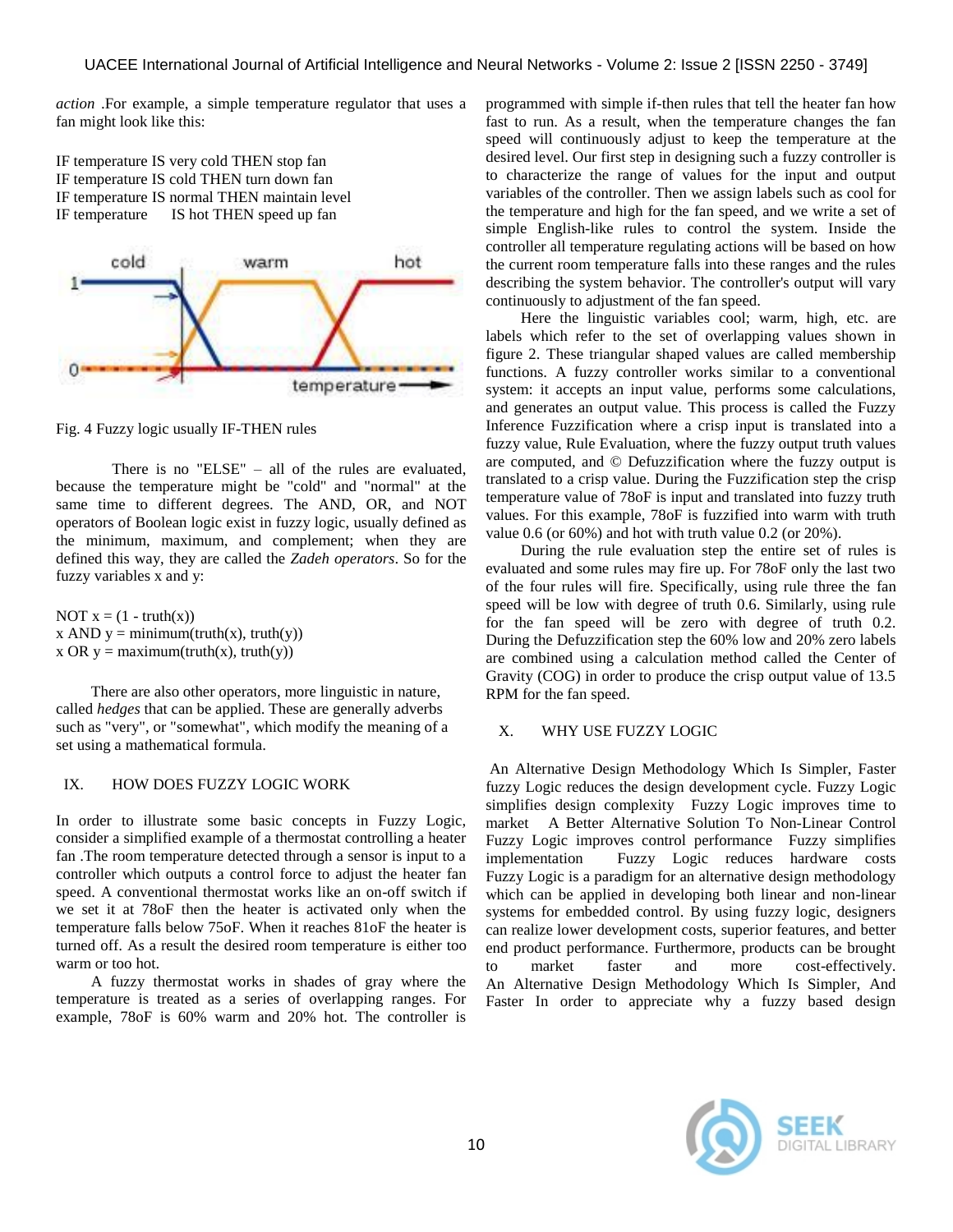methodology is very attractive in embedded control applications let us examine a typical design flow.

Using the conventional approach our first step is to understand the physical system and its control requirements. Based on this understanding, our second step is to develop a model which includes the plant, sensors and actuators. The third step is to use linear control theory in order to determine a simplified version of the controller, such as the parameters of a PID controller. The fourth step is to develop an algorithm for the simplified controller. The last step is to simulate the design including the effects of non-linearity, noise, and parameter variations. If the performance is not satisfactory we need to modify our system modeling, re-design the controller, re-write the algorithm and re-try.

# *A. Fuzzy logic system behavior*

With Fuzzy Logic the first step is to understand and characterize the system behavior by using our knowledge and experience.

# *B. Fuzzy logic control algorithm*

The second step is to directly design the control algorithm using fuzzy rules, which describe the principles of the controller's regulation in terms of the relationship between its inputs and outputs.

# *C. Fuzzy logic simulates and design*

The third step is to simulate and debug the design. If the performance is not satisfactory we only need to modify some fuzzy rules and re-try. Although the two design methodologies are similar, the fuzzy-based methodology substantially simplifies the design loop.

# *D. Fuzzy logic methodology*

The last step is to results in some significant benefits, such as reduced development time, simpler design and faster time to market. Fuzzy Logic reduces the design development cycle with a fuzzy logic design methodology some time consuming steps are eliminated. Moreover, during the debugging and tuning cycle you can change your system by simply modifying rules, instead of redesigning the controller. Based design methodology addresses both issues very effectively.

Moreover, due to its simplicity the description of a fuzzy controller not only is transportable across design teams, but also provides a superior media to preserve, maintain, and upgrade intellectual property. As a result, Fuzzy Logic can dramatically improve time to market. A Better Alternative Solution To Non-Linear Control Most real life physical systems are actually nonlinear systems. Conventional design approaches use different approximation methods to handle non-linearity. Some typical choices are, linear, piecewise linear, and lookup table approximations to trade off factors of complexity, cost, and however it tends to limit control performance and may be costly

to implement in certain applications. A piecewise linear technique works better, although it is tedious to implement because it often requires the design of several linear controllers. Fuzzy logic provides an alternative solution to non-linear control because it is closer to the real world. Non-linearity is handled by rules, membership functions, and the inference process which results in improved performance, simpler implementation, Fuzzy Logic improves control performance In many applications Fuzzy Logic can result in better control performance than linear, piecewise linear, or lookup table techniques. For instance, a typical problem associated with traditional techniques is trading-off the controller's response time versus overshoot. For the simple one-input temperature controller the first linear approximation for the desired curve generates a slow output response with no overshoot, which implies that the room would be too cold for a while. The second linear approximation results in faster response with an overshoot and subsequent fluctuations, which implies that the temperature will be uncomfortable for a period of time. With fuzzy logic we can use rules and membership functions to approximate any continuous function to any degree of precision. Figure 6 illustrates how we can approximate the desired control curve for our temperature controller using four points (or four rules). We can also add more rules to increase the accuracy of the approximation (similar to a Fourier transform), which yields an improved control performance. Rules are much simpler to implement and much easier to debug and tune than piecewise Rules are not like a lookup table because the fuzzy arithmetic interpolates the shape of the non-linear function. The combined memory required for the labels and fuzzy inference is substantially less than a lookup table, especially for multiple input systems. As a result, processing speed can be improved as well. Another example of robust control that can be achieved with Fuzzy Logic is the classical problem of the inverted pendulum. A conventional controller for the pendulum depends on system parameters such as length, weight, and mass. If the parameters change, then we need to re-design our controller. With fuzzy control this is not necessary because a fuzzy system is robust. Aptronix has demonstrated an actual device where we can vary the weight or length of the pendulum and the system is still stable using the original set of rules. By using a more natural rule-based approach which is closer to the real world, Fuzzy control can offer a superior performance and a better trade-off between system robustness and sensitivity, which results into handling non-linear control better than traditional methods.

# XI. CONCLUSION

Fuzzy logic is a powerful problem-solving methodology with a myriad of applications in embedded control and information processing. Fuzzy provides a remarkably simple way to draw

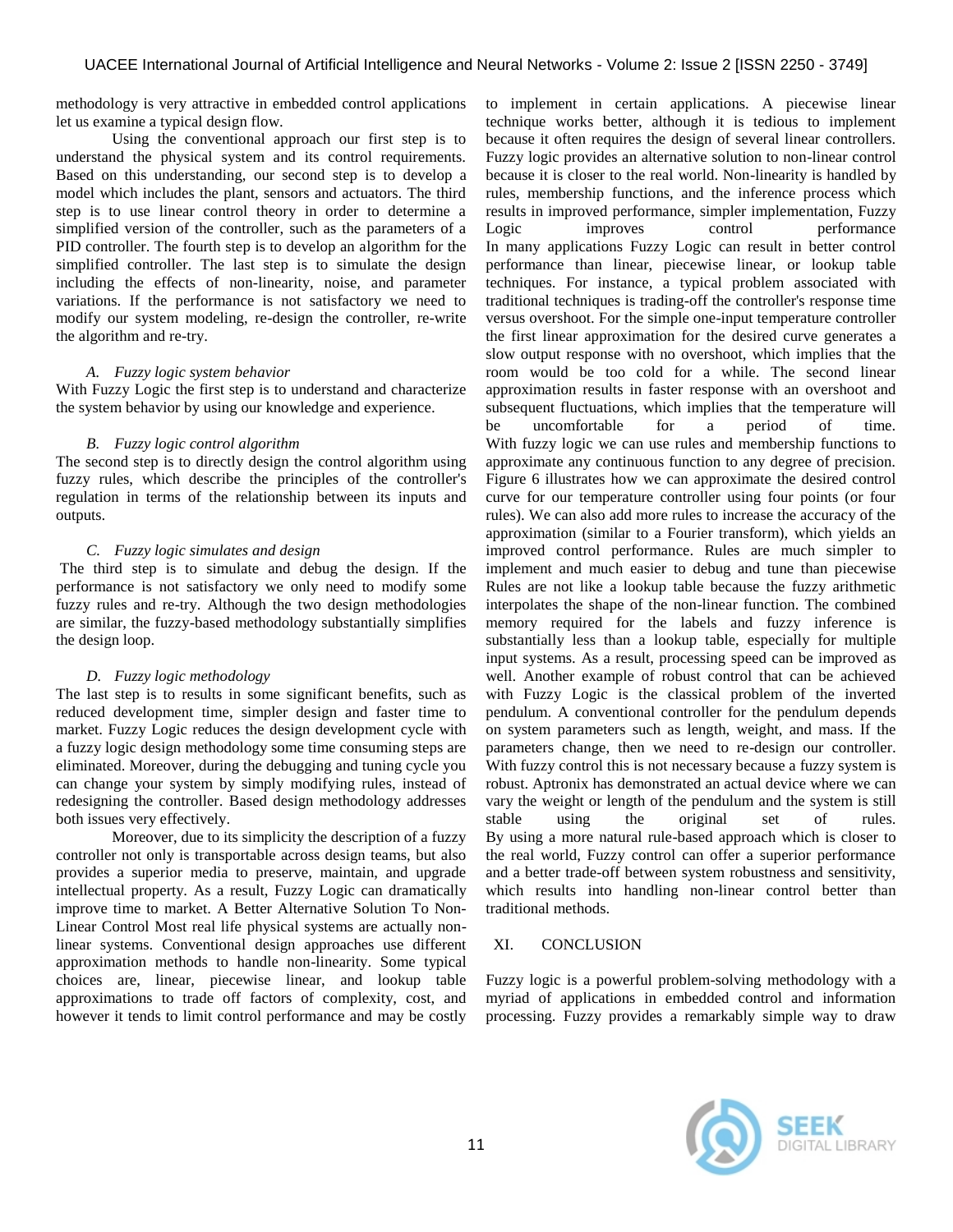definite conclusions from vague, ambiguous or imprecise information. In a sense, fuzzy logic resembles human decision making with its ability to work from approximate data and find precise. Unlike classical logic which requires a deep understanding of a system, exact equations, and precise numeric values, Fuzzy logic incorporates an alternative way of thinking, which allows modeling complex systems using a higher level of abstraction originating from our knowledge and experience. Fuzzy Logic allows expressing this knowledge with subjective concepts such as very hot, bright red, and a long time which is

Used. Fuzzy Logic has been gaining increasing acceptance during the past few years. There are over two thousand commercially available products using Fuzzy Logic, ranging from washing machines to high speed trains. Nearly every application can potentially realize some of the benefits of Fuzzy Logic, such as performance, simplicity, lower cost, and productivity. Fuzzy Logic has been found to be very suitable for embedded control applications. Several manufacturers in the automotive industry are using fuzzy technology to improve quality and reduce development time. In aerospace, fuzzy enables very complex real time problems to be tackled using a simple approach. In consumer electronics, fuzzy improves time to market and helps reduce costs.

#### REFERENCES

**[1]** L.A. Zadeh, Fuzzy Sets, Information and Control, 1965

**[2]** L.A. Zadeh, Outline of A New Approach to the Analysis of Complex Systems and Decision Processes, 1973

**[3]** L.A. Zadeh,"Fuzzy algorithms," Info. & Ctl. Vol. 12, 1968, pp. 94-102.

**[4]** L.A. Zadeh,"Making computers think like people," IEEE. Spectrum, 8/1984, pp. 26-32.

**[5]** S. Kroner,"Laws of thought," Encyclopedia of Philosophy, Vol. 4, MacMillan, NY: 1967, pp. 414-417.

**[6]** C. Lejewski, "Jan Lukasiewicz," Encyclopedia of Philosophy, Vol. 5, MacMillan, NY: 1967, pp. 104-107.

**[7]** A. Rigger, "My life with Kostas", unpublished report, Neverending Story Press, 1999

**[8]** J.F. Baldwin, "Fuzzy logic and fuzzy reasoning," in Fuzzy Reasoning and Its Applications, E.H. Mandeni and B.R. Gaines (eds.), London: Academic Press, 1981.

**[9]** W. Bundler and L.J. Kohout, "Semantics of implication operators and fuzzy relational products," in Fuzzy Reasoning and Its Applications, E.H. Mandeni and B.R. Gaines (eds.), London: Academic Press, 1981.

**[10]** M. Schacht and J. Cunnyngham, "The logic of fuzzy Bayesian influence," paper presented at The International Fuzzy Systems Association Symposium of Fuzzy information Processing in Artificial Intelligence and Operational Research, Cambridge, England: 1984.

**[11]** F. Esragh and E.H. Mandeni, "A general approach to linguistic approximation," in Fuzzy Reasoning and Its Applications, E.H. Mandeni and B.R. Gaines (eds.), London: Academic Press,

1981.

**[12]** J. Fox,"Towards a reconciliation of fuzzy logic and standard logic," Int. Jrnl. of Man-Mach. Stud., Vol. 15, 1981, pp. 213-220. **[13]** S. Hack, "Do we need fuzzy logic?" Int. Jrnl. of Man-Mach. Stud., Vol. 11, 1979, pp.437-445.

**[14]** T. Redneck, "An evaluation of the fuzzy set theory approach to information retrieval," in R. Trappl, N.V. Finder, and W. Horn ,Progress in Cybernetics and System Research, Vol. 11:

Proceedings of a Symposium Organized by the Austrian Society for Cybernetic Studies, Hemisphere Publ. Co., NY: 1982.

**[15]** R. Kruse, J. Gephardt, F. Klaxon, "Foundations of Fuzzy Systems", Wiley, Chichester 1994

**[16]** Zimmermann H.J., *Fuzzy Sets, Decision Making and Expert Systems*, Boston, Kluwer 1987

**[17]** M. Hellmann, "Classification of fully polarimetric SAR for Cartographic Applications", *DLR Forschungsbericht FB*

**[18]** Daniel Mcneil and Paul Freiberger "Fuzzy Logic". Fuzzy sets and fuzzy logic (Theory and applications) **[19]** I. del Campo, R. Callao, and J. Tarawa, "Automatic Implementation of Different Inference Architectures for Fuzzy Control on PLDs", Computer and Electrical Engineering Vol. 24, No.1/2, January/March 1998.

**[20]** E. Cox, "Fuzzy Fundamentals", IEEE spectrum, Vol. 29, Issue 10, October 1992.

**[21]** C. Y. Lemonades, "Fuzzy Logic and Expert Systems Applications", Academic Press, 1998.

[22] H. Ying, "Fuzzy Control and Modeling, Analytical Foundations and Applications", Institute of Electrical and Electronic Engineers Inc., USA, 2000.

**[23]** K. M. Passion and Stephen Yurkovich, "Fuzzy Control",

Addison-Wesley Longman Inc., USA, 1998.

**[24]** Math works, "Fuzzy Logic Toolbox User's Guide ", Math works, Inc., 1999.

**[25]** J. Huang, "Hybrid Fuzzy PID Controller with Adaptive Genetic Algorithms for the Position Control and Improvement of Magnetic Suspension System", M. Sc. thesis, Mechanical and Electro Mechanical Engineering, June, 2004. search/ viewed? URN=etd-06 24104-182807

**[26]** G. K. Mann, B. G. Hub, and R. G. Gosine, "Analysis of Direct Action Fuzzy PID Controller Structures", IEEE Transactions on Systems, Man, and Cybernetics-Part B: Cybernetics, Vol. 29, No. 3, pp. 371-388, June, 1999.

**[27]** J. Li, and B. S.Hu, "The Architecture of Fuzzy PID Gain Conditioner and its FPGA Prototype Implementation", Second International Conference on ASIC, pp. 61-65, 21-24 October, 1996.